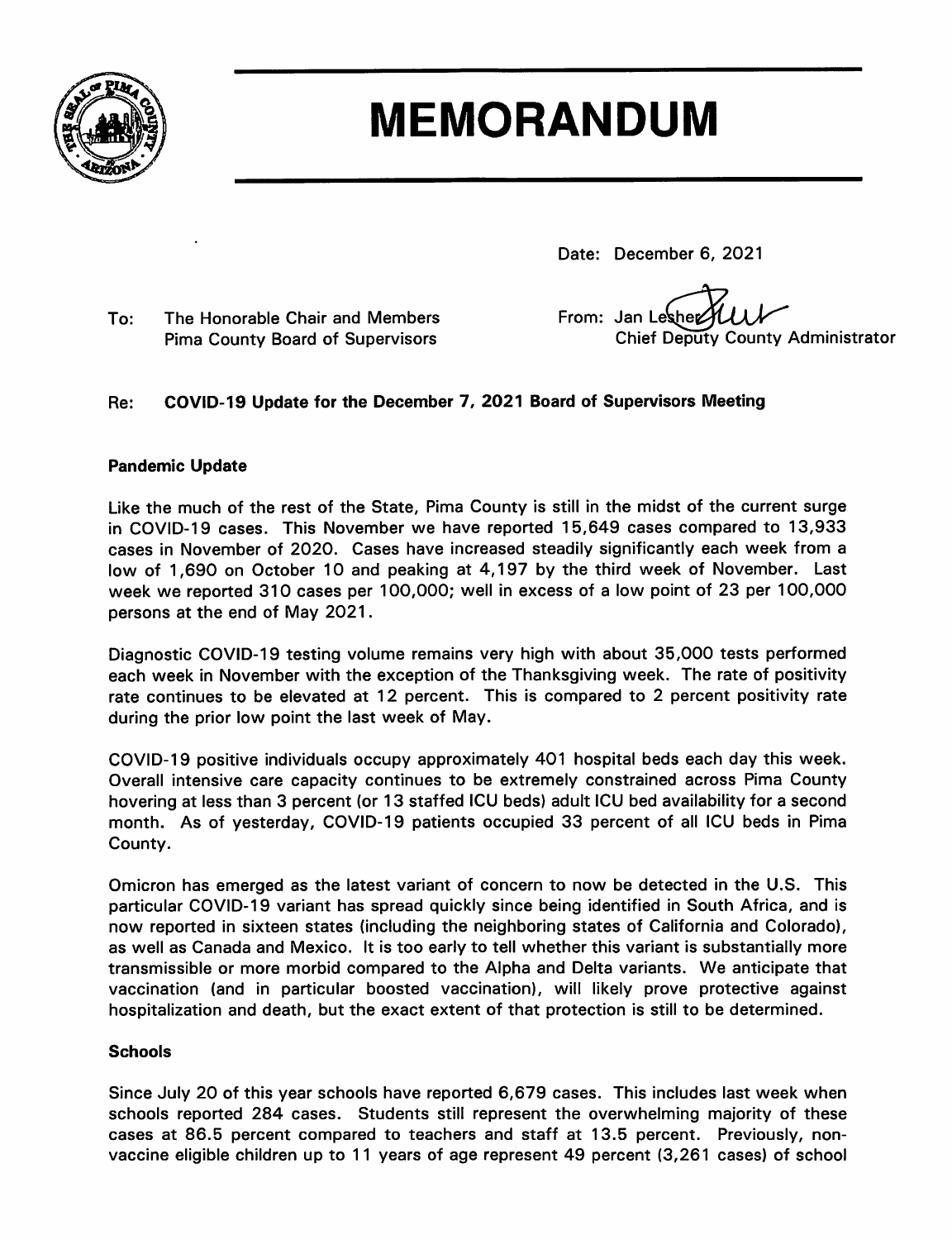The Honorable Chair and Members, Pima County Board of Supervisors Re: **COVID-19 Update for the December 7, 2021 Board of Supervisors Meeting** December 6, 2021 Page 2

reported cases, while the 12 to 19-year age group make up 37 percent (2,481 cases) of school reported cases. (Attachment)

A total of 305 schools reported cases and are summarized by district in the Attachment. Individual district case counts reflect the underlying infection in those communities as well as the overall size of the district. More informative is examining the distribution of the 213 school outbreaks (as defined by the Centers for Disease Control and Prevention (CDC) of 2 or more epidemiologically linked cases not in the same household) and 119 separate classroom closures. Table 2 in the Attachment provides information on outbreaks and classroom closures as counts as well as rates, in an attempt to adjust for the size of the school districts. In general, districts that do not require masks had higher rates of outbreaks and classroom closures, while those with the largest enrollment have higher absolute numbers of cases reported.

Schools remain an area of special concern and attention. Since the beginning of this school year the Pima County Health Department has provided more than 127,495 COVID-19 test kits for supervised or proctored administration. This is above and beyond the considerable investment that individual school districts have made to expand their own testing infrastructure and capacity.

On November 18, the CDC first recommended COVID-19 vaccination for children 5 to 11 year. Since that time 16,768 vaccine doses have been delivered to children in this most vulnerable age-group. The Pima County Health Department in collaboration with partner schools and districts, has conducted 28 school vaccination events have delivered over 1,337 doses of the vaccine to 5 to 11-year old children in these low-barrier settings. Already across this community, more than 81,954 of school age individuals have now been vaccinated.

#### **Vaccination**

Vaccination activities continue across the county, with the net impact of the various efforts being that 1,479,030 doses have been administered in Pima County. As of December 3, per the CDC, 71.2 percent of Pima County residents who are 12 years of age or older have been fully vaccinated (with two doses of Moderna/Pfizer or a single dose of Johnson & Johnson). Significantly, 61.8 percent of the *entire* population of Pima County has now been fully vaccinated.

Breakthrough infections have become more frequent with the spread of the Delta variant and the waning of immunity at about six months following completion of the initial vaccination series. In total, we have documented 10,903 breakthrough infections following complete vaccination. To put this in perspective, this is only 1.75 percent of the fully vaccinated population, although this increases every month individual reach the 6 month anniversary of their vaccination. Although these breakthrough cases are occurring, the usual course of the infection appears to more benign among those previously vaccinated. Because of that only 0.05 percent (322) of fully vaccinated individuals have required hospitalization, and only 0.01 percent (81) have died of COVID-19 related illness.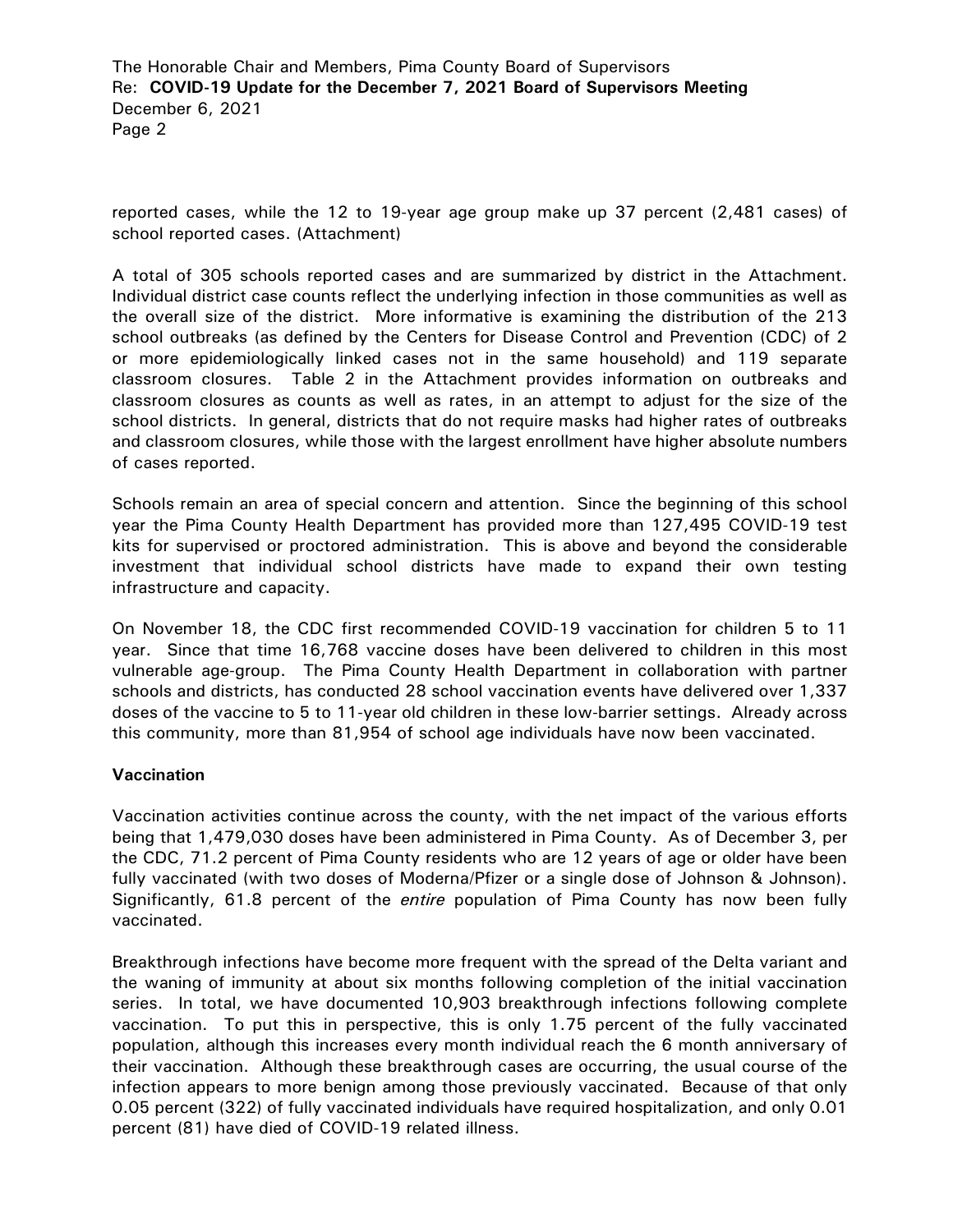The Honorable Chair and Members, Pima County Board of Supervisors Re: **COVID-19 Update for the December 7, 2021 Board of Supervisors Meeting** December 6, 2021 Page 3

The Health Department correctly anticipated the Food & Drug Administration (FDA) subsequent action to the expansion of the Emergency Use Authorization of the Pfizer vaccine to cover all adults. Similar action for the Moderna vaccine is expected before the end of the year. As of last week, more than 71,692 Pima County residents had received a third vaccine dose.

#### **COVID-19 Therapeutics**

A range of medications to treat and decrease the morbidity associated with COVID-19 infections has come into use. Some of these are repurposed agents that have already undergone the regular FDA approval process and can be procured by hospitals using their standard processes. Others like monoclonal antibody (MAB) therapy are approved for use under the FDA Emergency Use Authorization process and remain a federal asset that is allocated to the states for allocation to the locals.

Earlier this year the Pima County Health Department, Tucson Medical Center (TMC) and the Arizona Department of Health and Human Services conducted study that demonstrated the usefulness of MAB in preventing COVID-19 related hospitalization. Since that time the drug has become more widely available, however the severe staffing shortages have had the impact of the limiting the availability of drug in Pima County and across the state.

Our Health Department has been working with the federal Department of Health and Human Services Assistant Secretary for Emergency Preparedness to bring federal staffing assets to increase the availability of MAB in Pima County. In two weeks we expect to receive these federal staffing in order to support two additional MAB points of distribution to be operated in collaboration with TMC and Banner South. When fully in operation these MAB PODs will be able to provide subcutaneous MAB therapy 7 days per week and serve up to 40 patients per day.

#### **Conclusion**

The current surge justifies Pima County's increasing investment in expanded testing capacity, vaccination and therapeutics. However, it is critical that each of us do our part to protect ourselves, our families and our community. This means that individuals need to mask effectively when in indoor public spaces; that sick individuals stay out of the work or school settings; that symptomatic individuals seek out rapid antigen testing; and most importantly, that all eligible persons undergo vaccination and booster if they have not yet done so.

#### JKL/dym

#### Attachment

c: Francisco García, MD, MPH, Deputy County Administrator & Chief Medical Officer, Health and Community Services Carmine DeBonis, Jr., Deputy County Administrator for Public Works Terry Cullen, MD, MS, Public Health Director, Health Department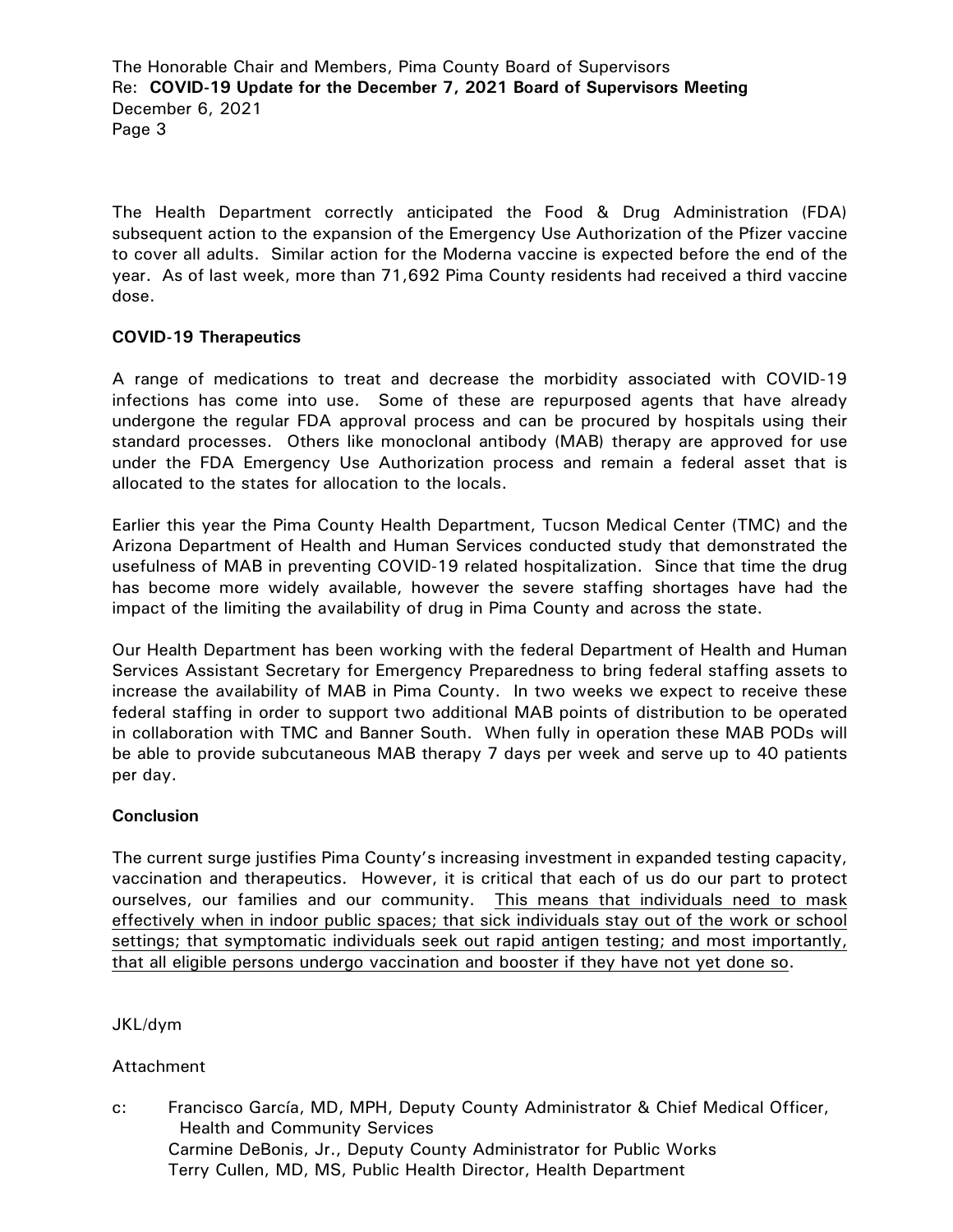

## **COVID-19 in Pima County Schools**

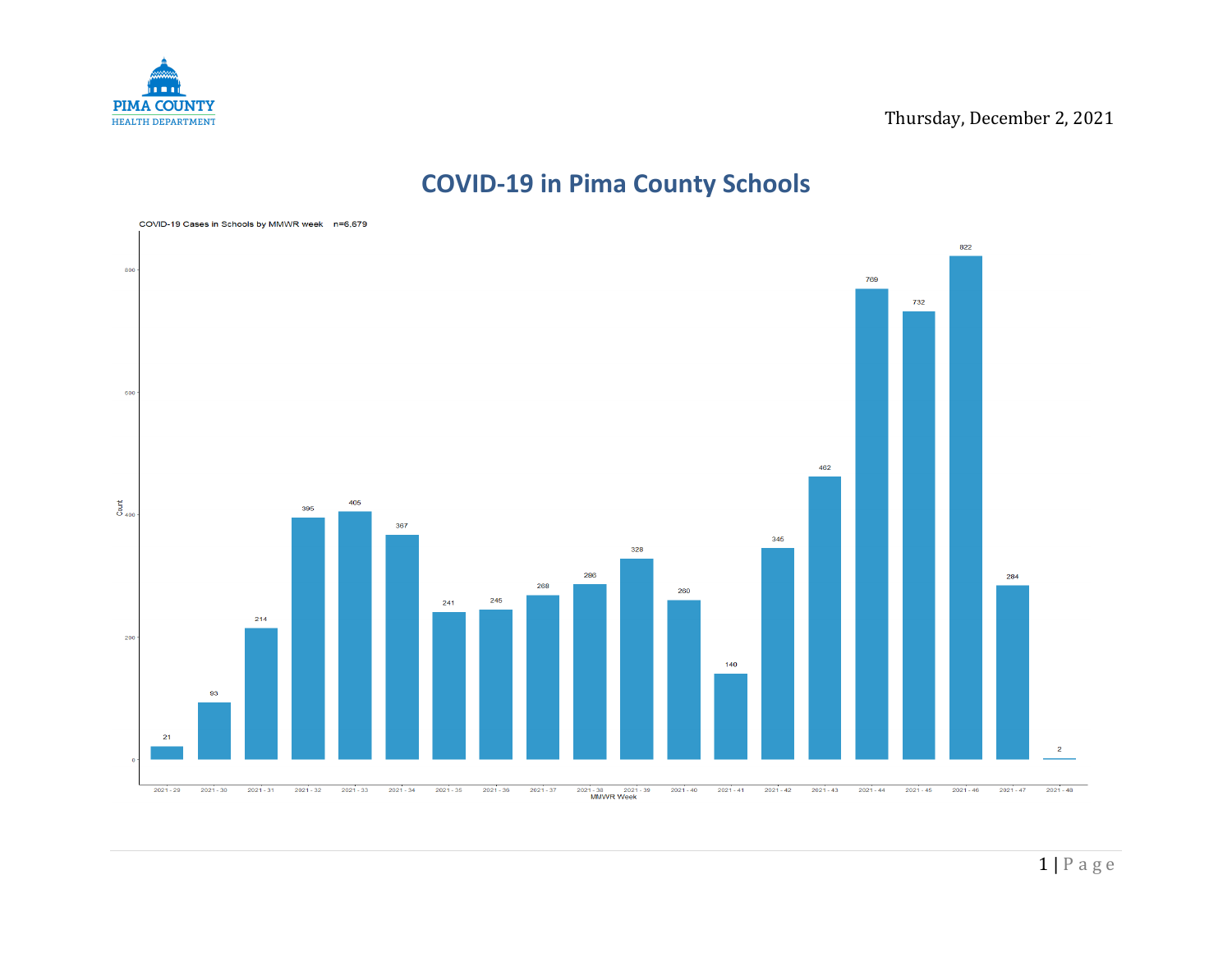

50

 $\overline{0}$   $\overline{2}$ 





**CONTRACTOR CONTRACTOR** 

0000-NMHMD-0000-NMHMD-0000

**ScoolDivideo** 

Staff<br>Student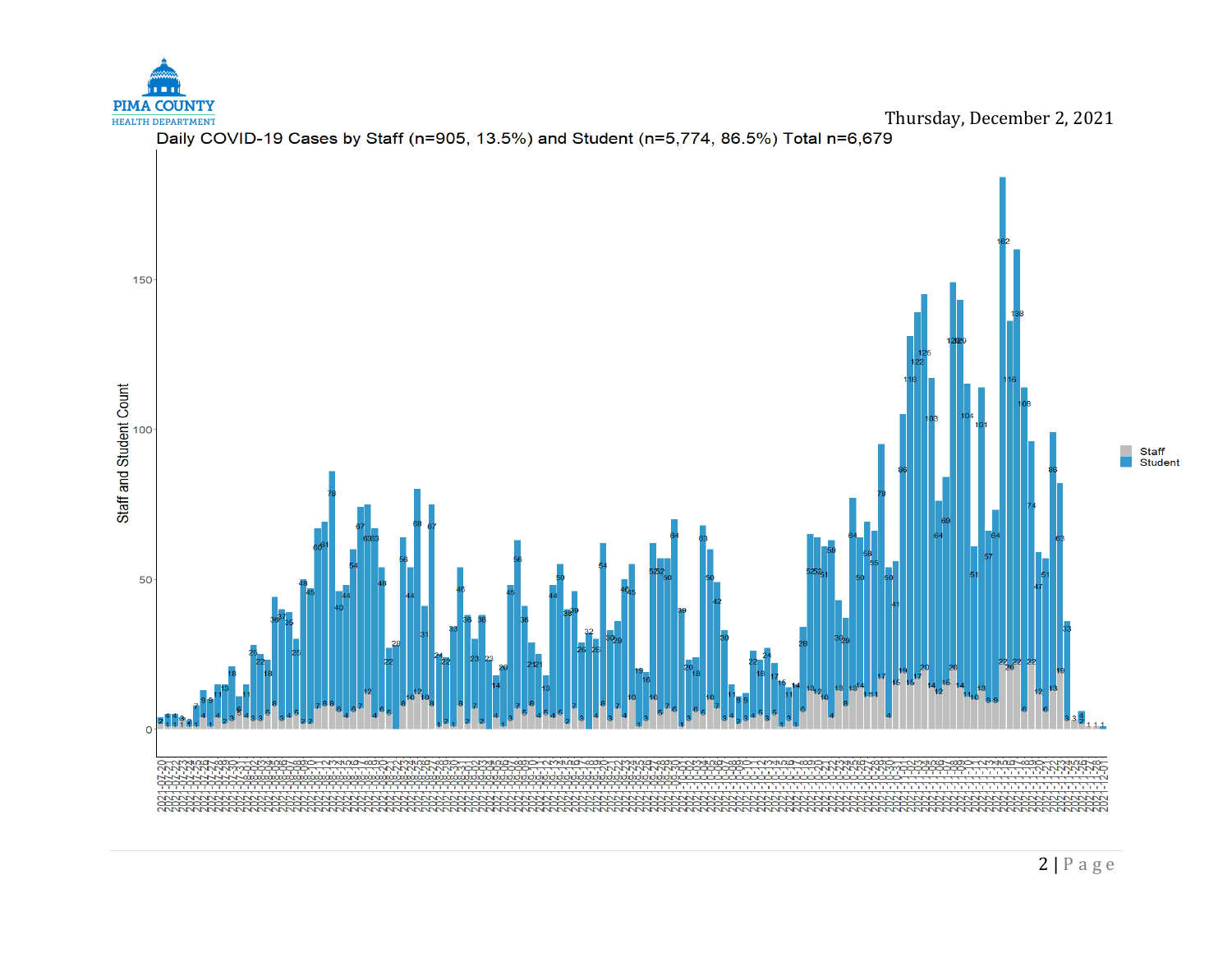

3261 3000 2481 Case count by age group  $\frac{80}{20}$  $1000 -$ 452 186 153 146  $\mathbf{0}$ Missing **0-1-14** 12-19 20-44 45-54  $55x$ 

Thursday, December 2, 2021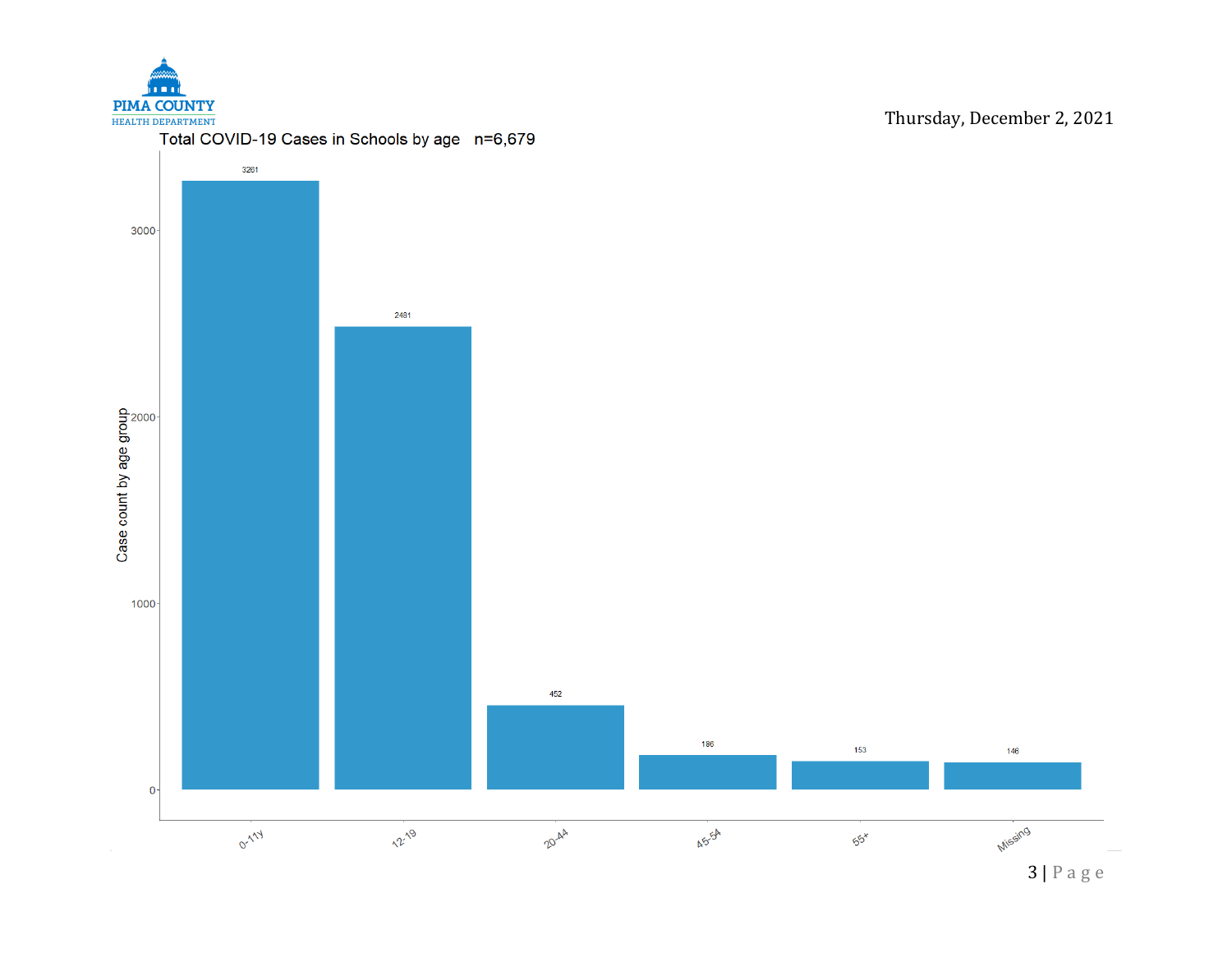

### Thursday, December 2, 2021

## **Table 1: School case counts and incidence rates by district enrollment**

| District                            | Case count | District enrollment Case incidence rate |       |
|-------------------------------------|------------|-----------------------------------------|-------|
| Ajo Unified District                | 22         | 452                                     | 4.87  |
| Altar Valley Elementary District    | 20         | 639                                     | 3.13  |
| Amphitheater Unified District       | 758        | 13658                                   | 5.55  |
| Catalina Foothills Unified District | 125        | 5427                                    | 2.3   |
| Charter                             | 809        | N/A                                     | N/A   |
| Continental Elementary District     | 62         | 598                                     | 10.37 |
| Flowing Wells Unified District      | 306        | 5649                                    | 5.42  |
| Marana Unified District             | 656        | 12292                                   | 5.34  |
| Other                               | 7          | 1076                                    | 0.65  |
| Private                             | 258        | N/A                                     | N/A   |
| Sahuarita Unified District          | 402        | 6499                                    | 6.19  |
| Sunnyside Unified District          | 674        | 16113                                   | 4.18  |
| Tanque Verde Unified District       | 111        | 2103                                    | 5.28  |
| Tucson Unified District             | 1,643      | 45565                                   | 3.61  |
| Vail Unified District               | 756        | 13392                                   | 5.65  |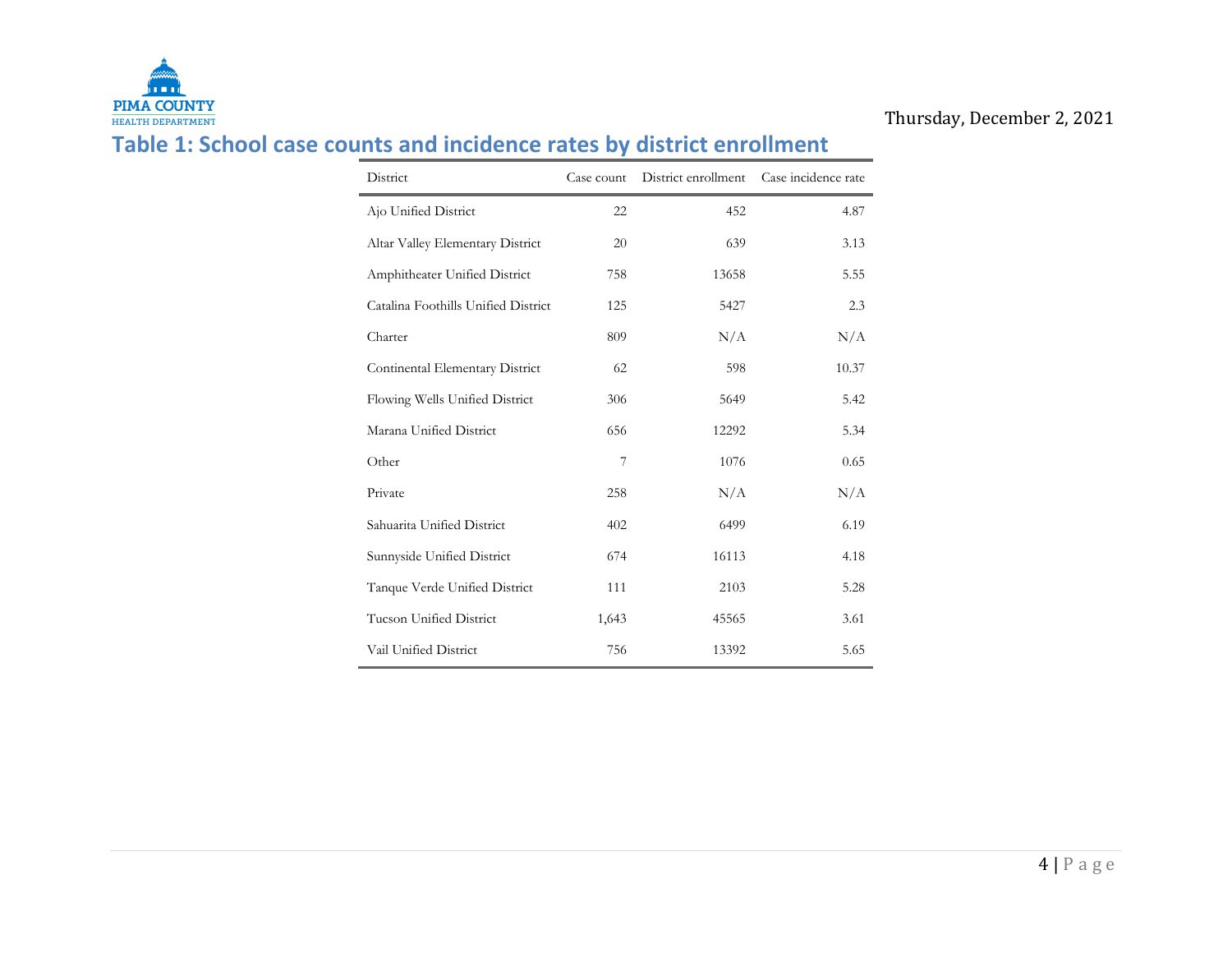

#### Thursday, December 2, 2021

## **Table 2: School outbreak and classroom closures; counts and rates by district enrollment and school count by district**

| District                               | District<br>enrollment | School count<br>by district | Outbreak<br>count | Outbreak rate by<br>district enrollment | Outbreak rate by school<br>count by district | Closure<br>count | Classroom closure rate by<br>district enrollment | Classroom closure<br>rate by district |
|----------------------------------------|------------------------|-----------------------------|-------------------|-----------------------------------------|----------------------------------------------|------------------|--------------------------------------------------|---------------------------------------|
| Ajo Unified District                   | 452                    | $\mathbf{1}$                | $\mathbf{1}$      | $0.2\,$                                 | 100.0                                        | $\overline{0}$   | $\overline{0}$                                   | $0.00\,$                              |
| Altar Valley Elementary<br>District    | 639                    | $\sqrt{2}$                  | $\theta$          | $\theta$                                | 0.0                                          | $\overline{0}$   | $\theta$                                         | 0.00                                  |
| Amphitheater Unified<br>District       | 13658                  | $22\,$                      | 15                | 0.1                                     | 68.2                                         | 11               | 0.08                                             | 50.00                                 |
| Catalina Foothills<br>Unified District | 5427                   | $\overline{9}$              | $\mathbf{1}$      | $\theta$                                | 11.1                                         | $\overline{0}$   | $\theta$                                         | $0.00\,$                              |
| Continental Elementary<br>District     | 598                    | 1                           | $\theta$          | $\theta$                                | 0.0                                          | $\overline{0}$   | $\theta$                                         | 0.00                                  |
| Flowing Wells Unified<br>District      | 5649                   | $10\,$                      | $\mathbf{1}$      | $\theta$                                | $10.0\,$                                     | $\overline{2}$   | 0.04                                             | 20.00                                 |
| Marana Unified District                | 12292                  | 19                          | $23\,$            | 0.2                                     | 121.1                                        | 17               | 0.14                                             | 89.47                                 |
| Sahuarita Unified<br>District          | 6499                   | $\overline{9}$              | 14                | $0.2\,$                                 | 155.6                                        | $5\phantom{.}$   | 0.08                                             | 55.56                                 |
| Sunnyside Unified<br>District          | 16113                  | 21                          | 18                | 0.1                                     | 85.7                                         | 6                | 0.04                                             | 28.57                                 |
| Tanque Verde Unified<br>District       | 2103                   | $\overline{4}$              | 11                | $0.5\,$                                 | 275.0                                        | $8\,$            | 0.38                                             | 200.00                                |
| Tucson Unified District                | 45565                  | 92                          | 59                | 0.1                                     | 64.1                                         | 35               | 0.08                                             | 38.04                                 |
| Vail Unified District                  | 13392                  | $20\,$                      | 34                | $0.3\,$                                 | 170.0                                        | $20\,$           | 0.15                                             | 100.00                                |
| Other                                  | 1076                   | $\mathbf 5$                 | $\boldsymbol{0}$  | $\boldsymbol{0}$                        | 0.0                                          | $\overline{0}$   | $\theta$                                         | 0.00                                  |
| Charter                                | N/A                    | 95                          | 27                | N/A                                     | 28.4                                         | 10               | N/A                                              | 10.53                                 |
| Private                                | N/A                    | 62                          | 9                 | N/A                                     | 14.5                                         | 5 <sup>5</sup>   | N/A                                              | 8.06                                  |